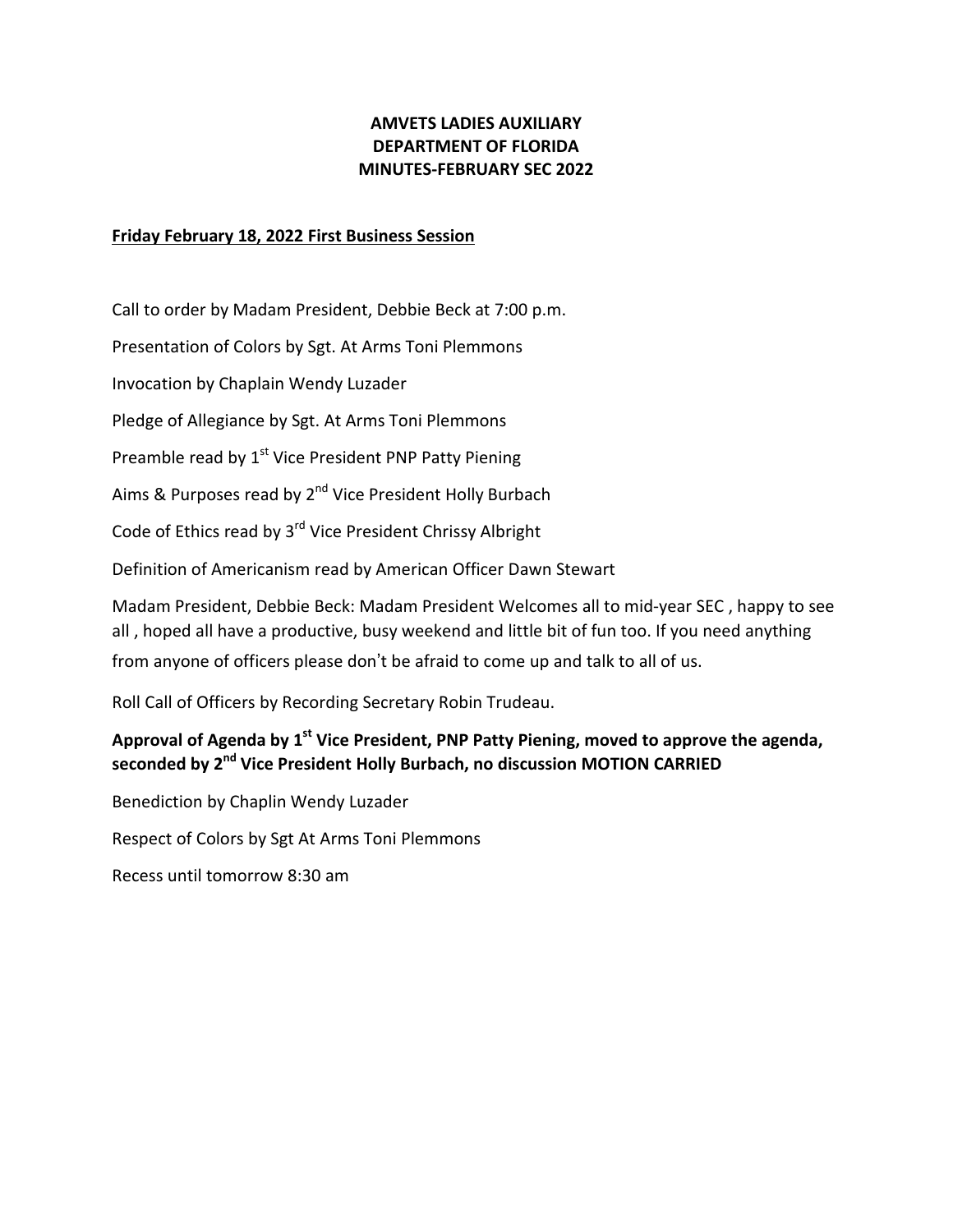#### **Saturday February 19, 2022 Second Business Session**

President Debbie Beck called the Second Business Session for the February 2022 SEC to order at 8:30 a.m. and welcomed everyone

Invocation by Chaplain Wendy Luzader

Pledge of Allegiance by Sgt. At Arms Toni Plemmons

Roll Call of Officers by Recording Secretary Robin Trudeau

**Minutes of the February 2021 SEC** were read by Recording Secretary Robin Trudeau. Robin Trudeau moved for the approval of the minutes as read and published, seconded by Dawn Stewart, discussion to amend in a Motion (Paragraph} of Auxiliary of the year Award that Holly Burbach to read 2<sup>nd</sup> Vice President instead of 3<sup>rd</sup> Vice President. MOTION CARRIED

**E-board Recommendation read by Recording Secretary Robin Trudeau moved to have Executive Secretary return the bank check scanner, not be used, to Bank of America within 7 days after February 2021 SEC to eliminate monthly rental charge. Seconded by 2 nd Vice President Holly Burbach, no discussion, MOTION CARRIED**

**Recording Secretary Robin Trudeau moved to purchase an ALL IN ONE PRINTER for the Treas-** $\mu$  **z exceed** \$250.00. 2<sup>nd</sup> Vice President Holly Burbach, Alternate NEC Jerry Devoll and **PNP 1 st Vice President Patty Piening will be getting quotes. Seconded by PNP Patty Piening, no discussion, MOTION CARRIED**

**Recording Secretary Robin Trudeau moved that PRO Carolyn Bain to turn in all Cannon digital Camera equipment listed in June Convention book as new camera recently purchased , seconded by 3 rd Vice President Chrissy Albright, no discussion, MOTION CARRIED**

**Disposal of Display case, due to the top is broken, it was listed in the Quartermasters inventory. Seconded by 1 st Vice president PNP Patty Piening, no discussion MOTION CARRIED**

**Finance Report** read by Treasurer PDP Karen Powers, her report is on page 19-22, On these pages you will see the balance sheet thru 12/31/2021 & the profit & loss thru 12/31/2021.

Last month we had two CD's #1837 & 1866 come up for renewal and roll over with new maturi-

ty date of 8/7/2022, also the tow CD's #9222 & 9280 roll over with the new maturity date of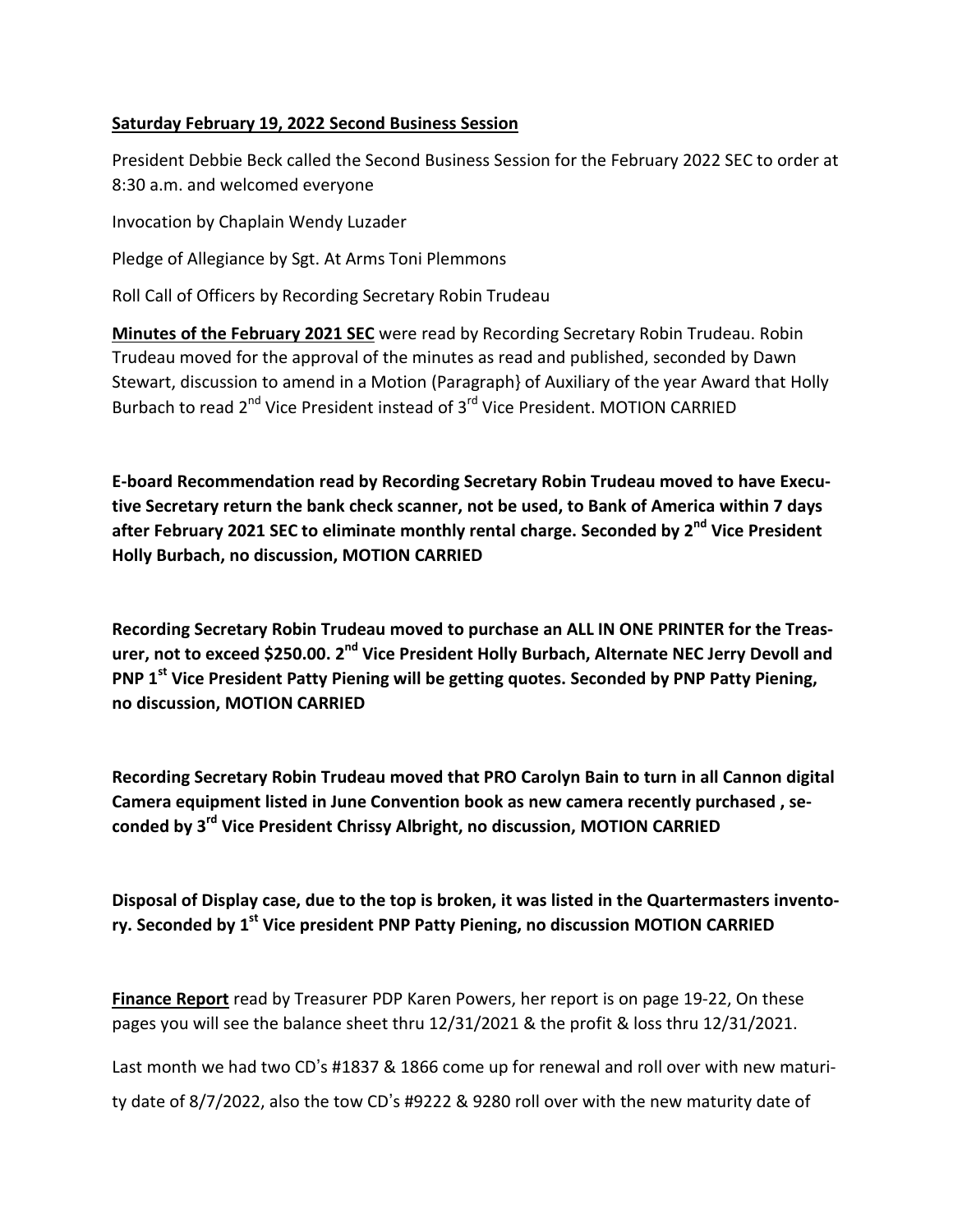8/12/2022. The finance committee met on Thursday and heard request for budget changes for upcoming Proposed Budgets in June. I would like to thank the committee members PNP 1<sup>st</sup> Vice Patty Piening, 2<sup>nd</sup> Vice President Holly Burbach & Alternate NEC Jerry Devoll for all their work. Wished Madam President a successful SEC.

**Audit Committee Report** by PNP Patty Piening advised they audited the books. No recommendation at this time.

**Introductions of 1 st Timers** by Gaveliers President PDP Sherry Marecek, escorted by the Gaveliers

**Aux.# 4** Nancy Griffin, Tawanda Peoples, Christie Smith, **Aux. #8** Beverly Gardner, **Aux. #26** Elke Bergsten, Tara Dean, **Aux. #32** Cherie Trubiano, **Aux. #60** Kim Walters, **Aux. #422** Minnie Demoura, Aux. #444 Minnie Demoura, Aux. #447 Sheryl Pirzer

## **Department Officers Reports**

**President:** Debbie Beck report is on page 8. She is happy to see you all again. Hope your enjoying your weekend and learning lots of information and meeting new people. Her project is The Guardian Angels for Special Populations. It's a program for mental handicap adults to help them get back into society so they can work side by side with everyone else and enjoy the same things we do. In the back of the room is a donation box if you would like to donate anything that is listed in the forecast it would be greatly appreciated. She appreciates all your support for this worthy project. And please remember when you can be anything, be kind.

**1 st Vice President**: PNP Patty Piening report is on page 9, Scorecard 10-12

Membership renewal process is very important she then read from AMVETS National Auxiliary Manual Article 4 Membership and dues, Section 4,

(a) No person shall be a member of more than 1 auxiliary,

(b) the membership runs from January 1<sup>st</sup> to December 31<sup>st</sup>. Any membership received at the local level after December  $31<sup>st</sup>$  must be a REJOIN for 3 months.

After this time, they will be New Member. When sending in the completed remittance form from your local to Executive Secretary PDP DonnaJeanne Hakler please make sure the monies are correct or she will send it back to your local Auxiliary. Give it able time so our Executive Secretary has adequate time to do this. Also, the DNR need to be sent to Executive Secretary DonnaJeanne Hakler by the Jan  $7<sup>th</sup>$ . Everyone has deadlines. Please do not hold membership.

**2 nd Vice President**: Holly Burbach report is on pages 13-15 please read it. She stated the Forecast comes out this weekend, please take them back to your locals and apply for the awards. You've done the work get the reward you deserve. Reminder that April is John Tracey Center month. Thanked all the auxiliaries that have sent in reports. Don't Forget that end of year reports must be in hands by May 5<sup>th</sup>. Wishes the president a wonderful and productive SEC

**3 rd Vice President**: Chrissy Albright's report is on page 16 please take a moment to read it. March is PAWS month so please consider working to donate to this wonderful cause. School of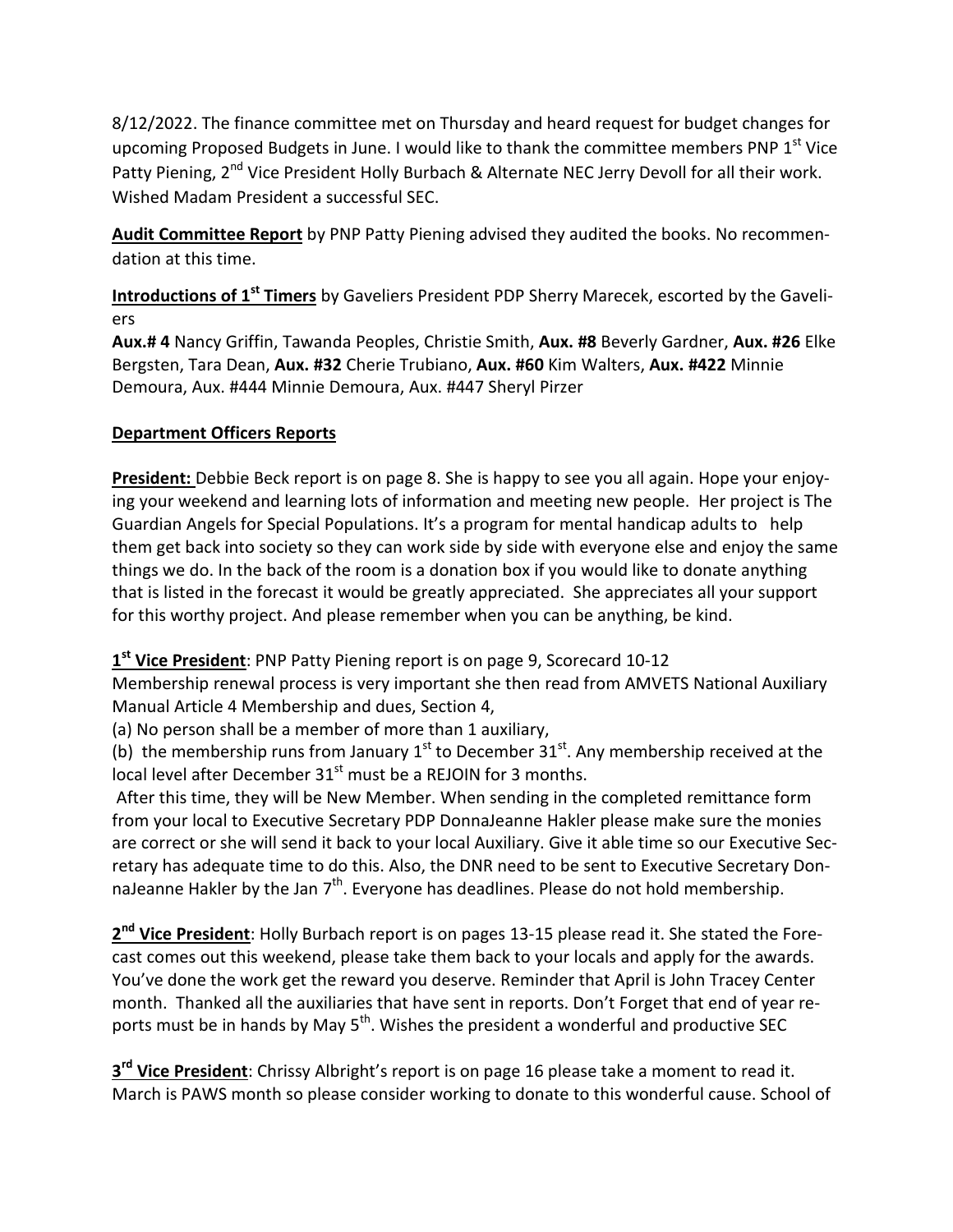Instruction will have information on this also. Please also consider a fundraiser to support Madam Presidents Project. Also remember to apply for awards. End of year reports are due in her hands by May 5<sup>th</sup>. Wishes Madam President a successful SEC.

**NEC:** NEC/PDP Sherry Marecek report is on pages 36-38 please read them. Considering we are getting back in the groove of things, she thanked every Auxiliary and its members for the service reports submitted. Mid Year total was \$292,285 Congratulations to Aux. #'s 8 & 81 for reporting in all 5 programs at Mid year. Our reporting year is May 1<sup>st</sup> thru April 31<sup>st</sup>. (We have aa year end when we have to report to national.) Remember due date, which means in the hands of the Service officers is May 5<sup>th</sup> 2022. This will be reported to National for Year End evaluations. She will be attending the spring NEC meeting in early March and will bring any and all info back to the Department.

**Alt NEC:** Jerry Devoll report on page 39 please read. She can only reiterate the due dates due. Please come back to the school of instruction hope all attend as there is a lot of information out there. Things she is learned over the years is to be flexible so when dates change don't get upset, that's just the way it is. Things changes

**Chaplain**: Wendy Luzader report on page 32 please read. As of Thursday, she has received 54 deceased member notifications. Please review your membership roster to ensue notifications have been sent to her, in turn she will submit them to Exec. Secretary DonnaJeanne Hackler & National. Please keep members who are ill in your prayers & pray for those family members who have lost a loved one. She shared a poem from National Chaplin, called IN THE PALM OF HIS HANDS written by Alice Delzer October 2007. Thanked Madam president for the honor of serving as her Dept Chaplain and thanked all the auxiliary members for all they do

**Americanism:** Dawn Stewart report is on page 23 read at your leisure. Dawn reported this year is going by so quickly let's make the rest of this year a memorable and productive one. Year end reports are due in her hands by May 5<sup>th</sup>. All the reports she has received and thanked all for doing a great job. Thanked Madam president for the honor to serve with her and wishes her a successful SEC.

**Scholarship:** Liz Marquis report is on pages 29-31, she hopes all are enjoying SEC. All Auxiliaries are doing a fabulous job this year and many Auxiliaries have some pretty impressive numbers, keep up the good work! End of year service reports are due in her hand by May 5<sup>th</sup>. She also mentioned to please make sure you are rounding up.

**Parliamentarian:** PNP/PDP Charlene Kee report is on page 40. If your Auxiliary is listed in this report, your bylaws are due to her no later than May 15<sup>th</sup>. A copy of the Bylaws Cover Sheet is in each SEC packet, please read the instruction and thanked PDP DonnaJeanne Hakler for making the copies. Bylaws committee met yesterday, they had 6 guests, thanked them for attending, she was prepared for the first reading of the recommendations. The second reading will be read during the State Convention in June with a vote. She thanked the committee members for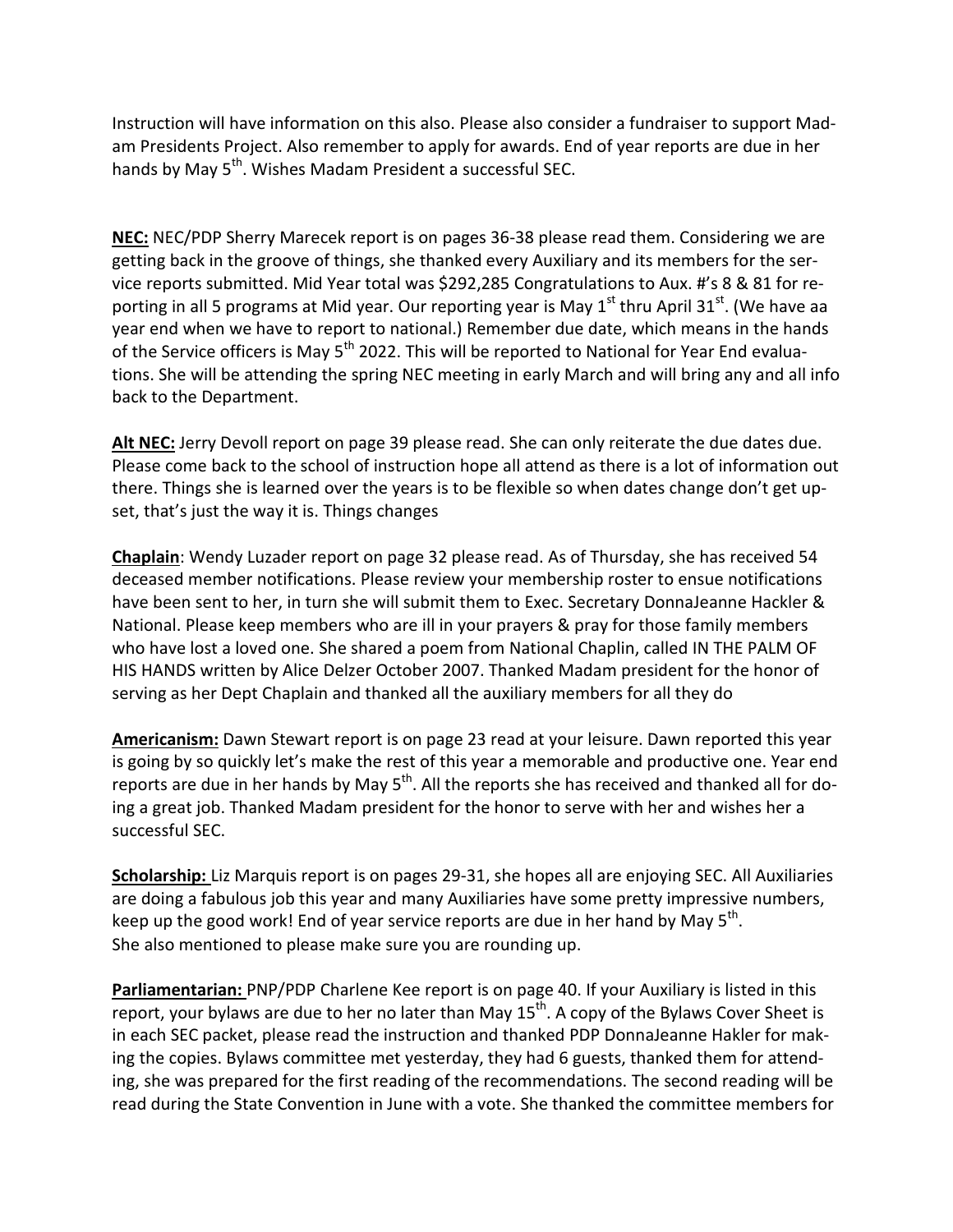their support and to always remember that she is available at any time during this weekend or contact by phone or email if you need any assistance.

Bylaws recommendations were read on the floor and will be read again at the June 2022 Convention where they will be voted on. The following are the recommended changes:

## **ARTICLE IX-DUTIES OF OFFICERS AND CHAIRS SECTION 1: PRESIDENT**

**Page 5 Add new (a):** she shall update website to include Officers List, President's message, forms, etc. She shall send all updated information to the Executive Secretary, who shall then send in PDF format to the Webmaster

**(a) Now becomes (b), (b) becomes (c), etc.**

### **Section 2: First Vice President**

### **Page 6 (d) Add to the end of the sentence after paid**

(d) Now to read (d) She shall confirm the Executive Secretary, no later than January 10<sup>th</sup>, that all Departments (elected and appointed) Officers' membership dues are paid by December 31 $^{\text{st}}$ . She shall report the outcome to the President and Parliamentarian.

## **Section 5: The Americanism, Hospital, and Scholarship Officers**

**Page 7 Add new (d):** The scholarship Officer shall update Department Scholarship Application and forward to the President,  $1^{st}$  Vice President, and Parliamentarian for approval.

### **Section 7: Executive Secretary**

**Page 8 Add new (b):** She shall send, in PDF format to the Webmaster, all updated information received from the President.

## **(Housekeeping-change was corrected at SEC Meeting 10/30/2021)**

**(s) On page 9 was deleted. Change old (b) now new (c) to read:** She Shall email minutes of the meetings to the State Executive Committeewomen (SEC) and Officers within two (2) weeks after receiving approval from the President unless hard copy is requested in writing

### **Old ( c) now becomes (d) etc.**

**Page 9 (o)** Move the last sentence and add new (p) and change old (p) to become (q).

**(o) Now Read**: she shall copy and mail out information as directed by the Department President which includes three (3) issues of the HOTLINE.

**Page 9 New (p)** She shall mail out remaining Forecasts not distributed at the February SEC.

**OLD (p) now becomes (q)** She shall be responsible for the SEC and Convention books.

### **Under (q) add:**

The SEC and Convention book should include: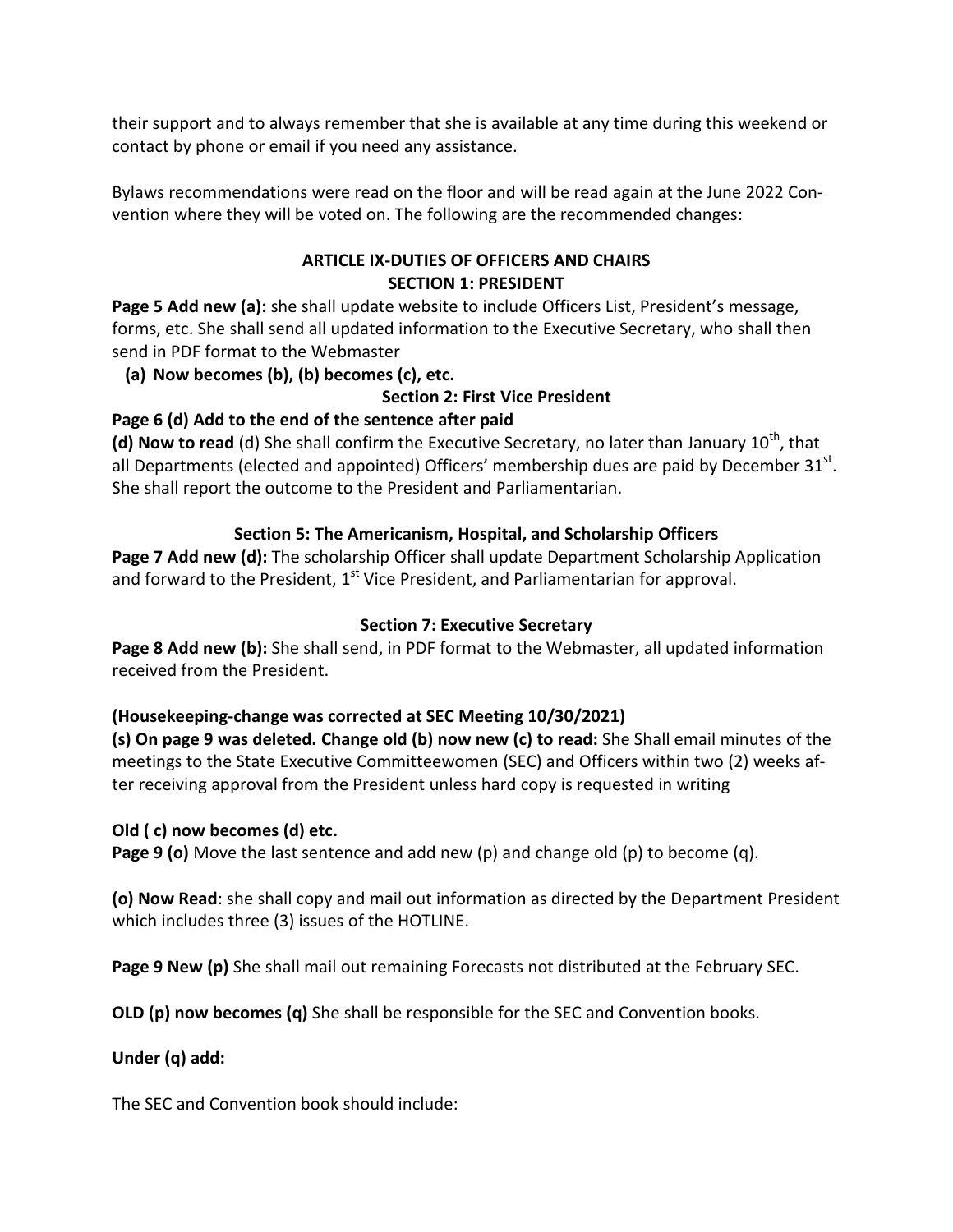1.Department Officers Reports approved and forwarded by the Department President.

2. VAVS Representative, Local, and District Presidents Reports are sent directly to the Executive Secretary for the February SE and Department Convention only **Old (p) now becomes (q), etc.**

#### **Section 10: The Chaplain**

**Page 10 Changes (b):** Take out "as the need arises."

**(b)** Now to read: She shall send cards of condolence or get well wishes from the Department. A sympathy card will be sent if notification is received within two (2) months from date of death. A "Thinking of You" card will be sent if notification is sent within four (4) months from date of death.

#### **ARTICLE X- NATIONAL CONVENTION DELEGATE**

**Page 15 Paragraph (e): Add last sentence**- "All awards shall be presented at the fall SEC.

#### **Under (e) add:**

- 1. Monetary awards shall be distributed to the recipient (Local/Individual) for deposit. The award itself will be given to the Delegate. Department monetary awards shall be given to the Executive Secretary for deposit.
- 2. At the time of presentation of awards at the Fall SEC, the award will be presented with information of monetary award.

Delete (f), (g) now becomes (f), etc.

#### **ARTICLE XII- PRESIDENTS COUNCIL**

**Page 16 Paragraph (a): Add "district" Now reads:** Each Local/District President shall be a member of the Presidents' Council.

**Paragraph (c): Delete the "the local" and "all."** Now reads: The purpose of the Council is to exchange ideas in order to strengthen all Auxiliaries.

#### **ARTICLE XVII-DEPARTMENT CONVENTION**

**Page 20(h)** Suggested order of Business at the Department Convention: Move Reading of Convention Rules and add Appoint Timekeeper under the Approval of Agenda.

#### **Add new, the following**

### **ARTICLE XXII-ELECTRONIC MEETINGS**

**Page 24** All electronic meetings for Department, District, and Local Auxiliaries shall be followed as outlined in ARTICLE XIV in National Constitution.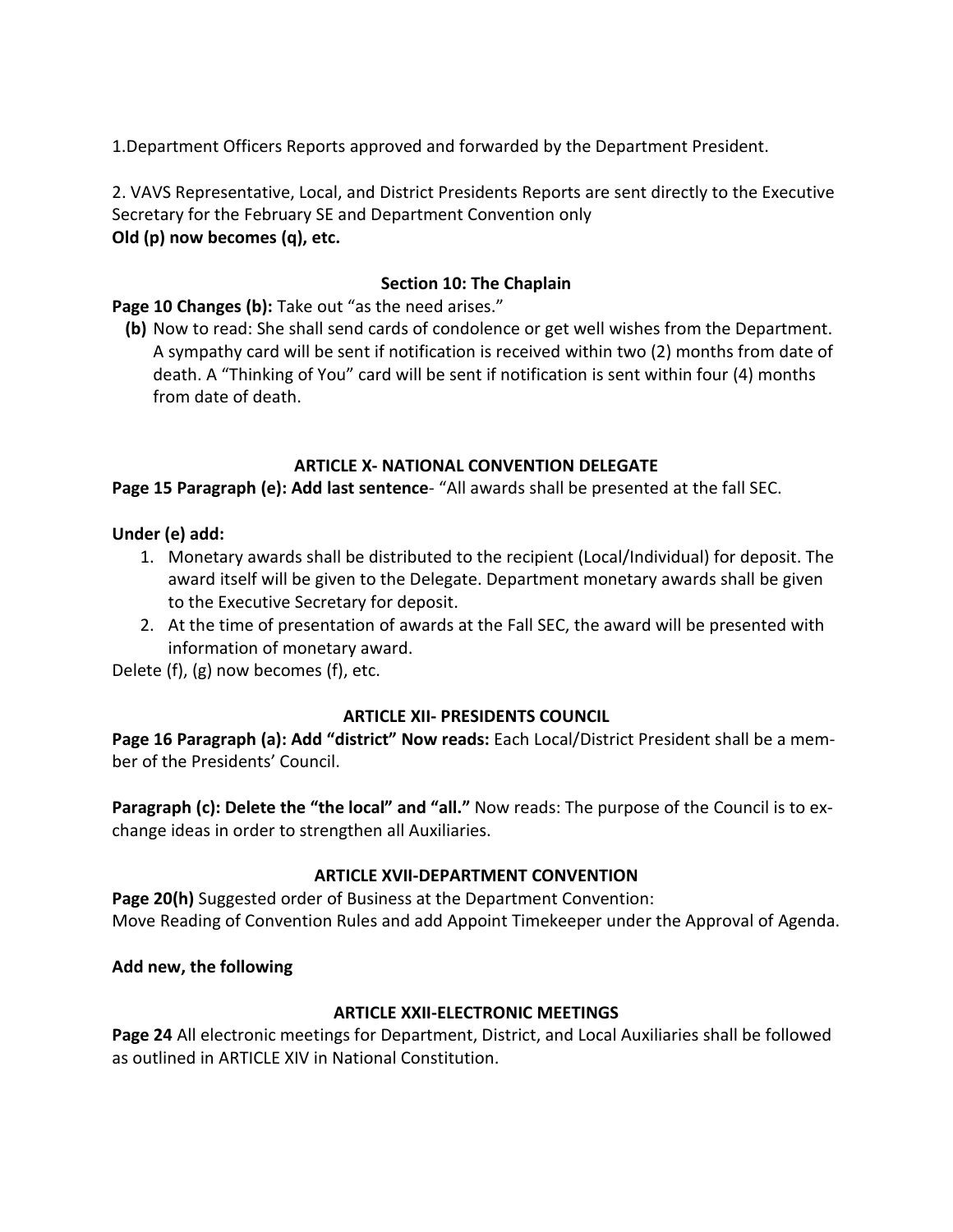#### **Old Article XXII Other Organizations now becomes XXII, XXII Rules becomes XXIV, and Article xxiv Amendments now becomes XXV.**

Parliamentarian PNP/PDP Charlene Kee clarified XIX Communications (d) on page 23 that President and SEC Council Chairman is the President Council and SEC Council Chairman. She thanked the Bylaws committee, PDP Karen Powers, 1<sup>st</sup> Vice President Patty Piening, 3<sup>rd</sup> Vice President Chrissy Albright, NEC/PDP Sherry Marecek, Immediate Past President Meltonia Presley, PDP Gloria Jasinski, President Debbie Beck, Ex officio

#### **Local Presidents Reports** :

 **Aux. 4**-Growing membership, Aux., Sons and Amvets working together

 **Aux. 8**- report on page 55 read at your leisure

 **Aux. 9**- had a cookoff challenge went very well, members doing good with involvement with the Auxiliary.

**Aux. 23**-Auxiliary doing well, members getting involved

**Aux. 26**- Report on page 56 read at your leisure

 **Aux. 30**- Report on page 57 Read at your leisure

 **Aux. 32**- Auxiliary still going strong, just finished a project meal for the Veterans, very good year

**Aux. 50** Report on page 58 read at your leisure

 **Aux. 60** Trying to find past activities that were successful and change them up a little, doing weekly Wednesday night meal, supporting the Veterans with a Saturday night dinner.

 **Aux. 67** Really busy this year. She stated is has been an honor and privilege to have been elected as Madam President for Aux. 67, Also thank for the opportunity to work amazing sisters. That it is nice to that are all working toward common goals such as Veterans, children and the Community. Even though they are a small Auxiliary they have pulled together to get things accomplished with Spaghetti dinner, for St Jude, silent auction and 50/50. Rubens and chips for Americanism and dedicating the month of March for Americanism. They have raised money for Clearwater Center, nursing home. They collected two 33-gallon drums filled with t shirts and socks for Americanism and Community Service. Held a for johns Tray Clinic, paws for a Cause, adopted 19 Veterans for Christmas and donated \$500.00 to the Bay Pines Nursing home. On Wednesdays they do canteen games for Madam President, which she then presented to Madam President Debbie Beck a check of \$500.00 for her Guardian Angles project.

 **Aux. 81** Report on page 59 read it at your leisure, with holidays just passed we gave to 5 families in need for food baskets, and 60 children for the given tree, also the past Christmas we did Wreaths Across America, which was my first time doing it, will continue to do this again every year what an amazing feeling. More fundraisers to come in the next 3 months, couldn't do this without sisters of Aux 81 a great bunch of ladies behind me and always there for me.

 **Aux. 88** report is on page 60, it's a lengthy report very busy with fundraisers. Bingo twice a month encourage all Auxiliaries to do Bingo, fundraising for charities list consist of local schools, Fisher House, Veterans. Also thanked her 1<sup>st</sup> Vice who is her right hand couldn't do it without her.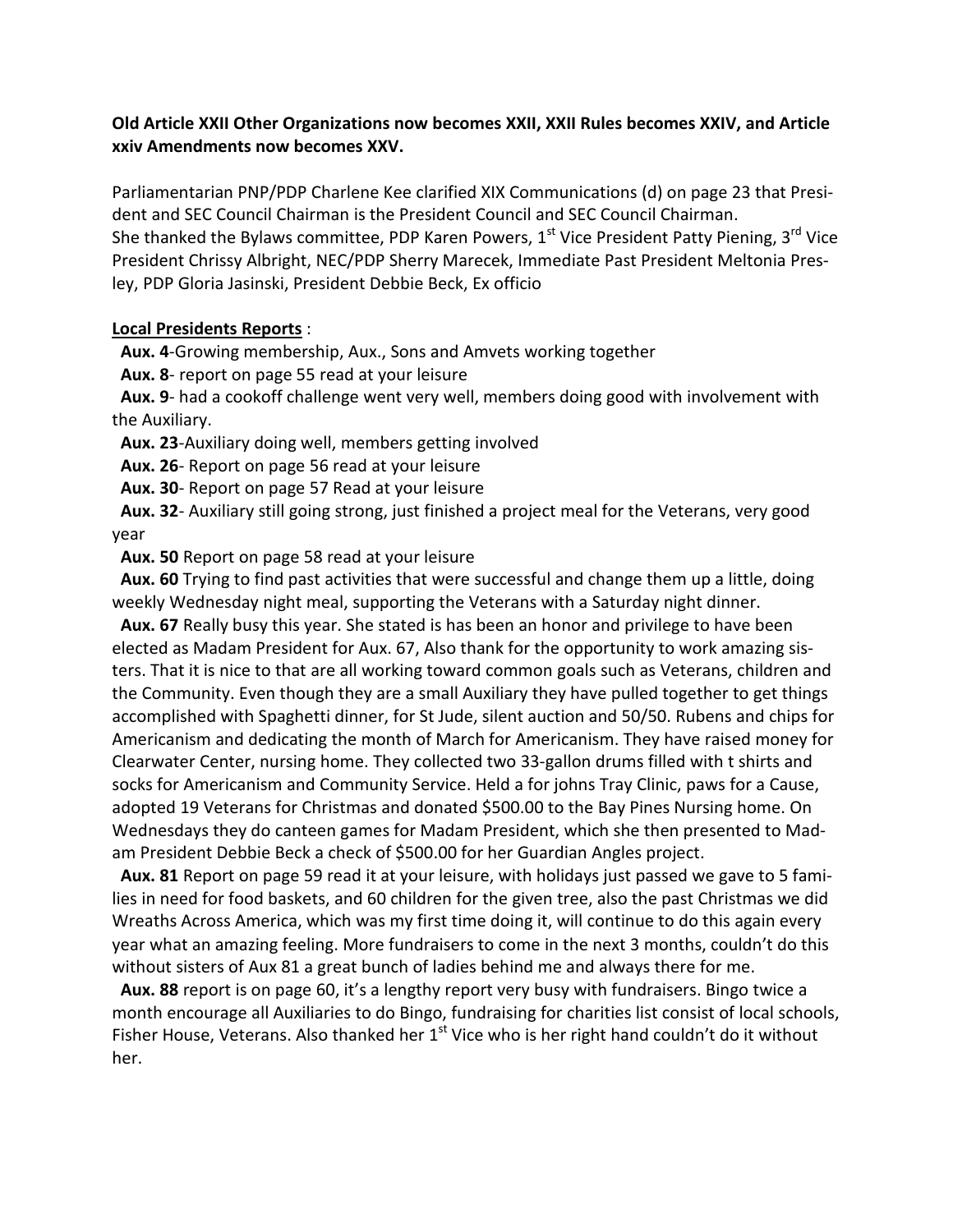**Aux.312** just had a Monster Bingo for Freedom Foundation, holidays for 10 families and 18 children. January the did blast from the past everyone all dressed up. Had a Sweetheart dance 100 people participated. Also trying to do as much to support this great organization.

 **Aux. 444** just become the new president in October after the prior stepped down, Auxiliary back up and coming out to support, reports to follow she promises. Just Raised 500.00 3 children to go to Washington and 560.00 for another event.

 **Aux. 777** very busy with Auxiliary, AMVETS, Sons, Riders supporting the Douglas Jacobson raised \$1,700.00 applied to match from the Service. Also just gave them 68 slip on shoes and on Veterans day gave them Certificate of Appreciation, baseball hat with their branch of service. Did Wreaths Across America good turnout.

 **Aux.1292** Little post in the Panhandle of 50 members and they like doing Parades, Mardi Gra Parade, Christmas parade, veteran parades. They were not aware they could report this. They also do a Talent Show every year for a Veterans home, they are excited they can report this. So, anything you do you might not know you can report but to check it out. Will be hearing from the panhandle ladies in coming months.

 **Aux.2006** Sorry report did not make it in the book, they have been very busy, did Wreaths Across America. The Community Service and child welfare officers got together and helped 9 single parents families living in a local hotel provide enough food for 2 months and provided all the children with bikes at Christmas. So, check out your community for single parents, all these single parents were men and woman, and most were working just need help.

 **Aux. 1992** they hosted celebration PNP/PDP Dee Baggett and Rider Past National President Tom McNamara. Will be hosting a Dept of Florida Rider Rally in March. We hold regular meetings, involved in PAWS they are building an 8-bedroom home for female veterans in Houston they are helping with that., child welfare at Christmas gave 100 gifts at the holidays.

 **Aux. 422** no report in book, but did Canine Day, rescued dogs from local rescue with the service dogs that can be trained and given to our Veterans, and sponsoring a dog in Ohio Called Someone Companion, she goes across the nations, she vets them gives food for life, once they decide to adopt that dog, once its trained, veteran receive the dog it will be on broadcasted on TV. We have done a lot rebuilding our Auxiliary including 32 baskets at Christmas, 38 children on the given tree.

PDP Meltonia Presley has said she ran across some envelopes that should have turned in October SEC. that she found in a bag that she hasn't used in a while, Aux. 1992 Florida Johns Tracey, Aux 1992 Florida PNP Charlene Kee award 2019-2020 Gave the correct envelopes to the correct persons, she apologized.

**DISTRICT III REPORTS**: Last meeting was very productive, share locals' news, enlighten sister auxiliary with information, give support, discussed purchase of table for community events, some locals don't even know what organization are about and we want to continue to grow we need the communities to know who we are, to grow our membership with the younger generation into this organization.

**DISTRICT VI REPORTS**: Thanked locals bring baskets, and contributions. Thanked Madam President to stay as our Parliamentarian when she is so busy but she still managers to be involved in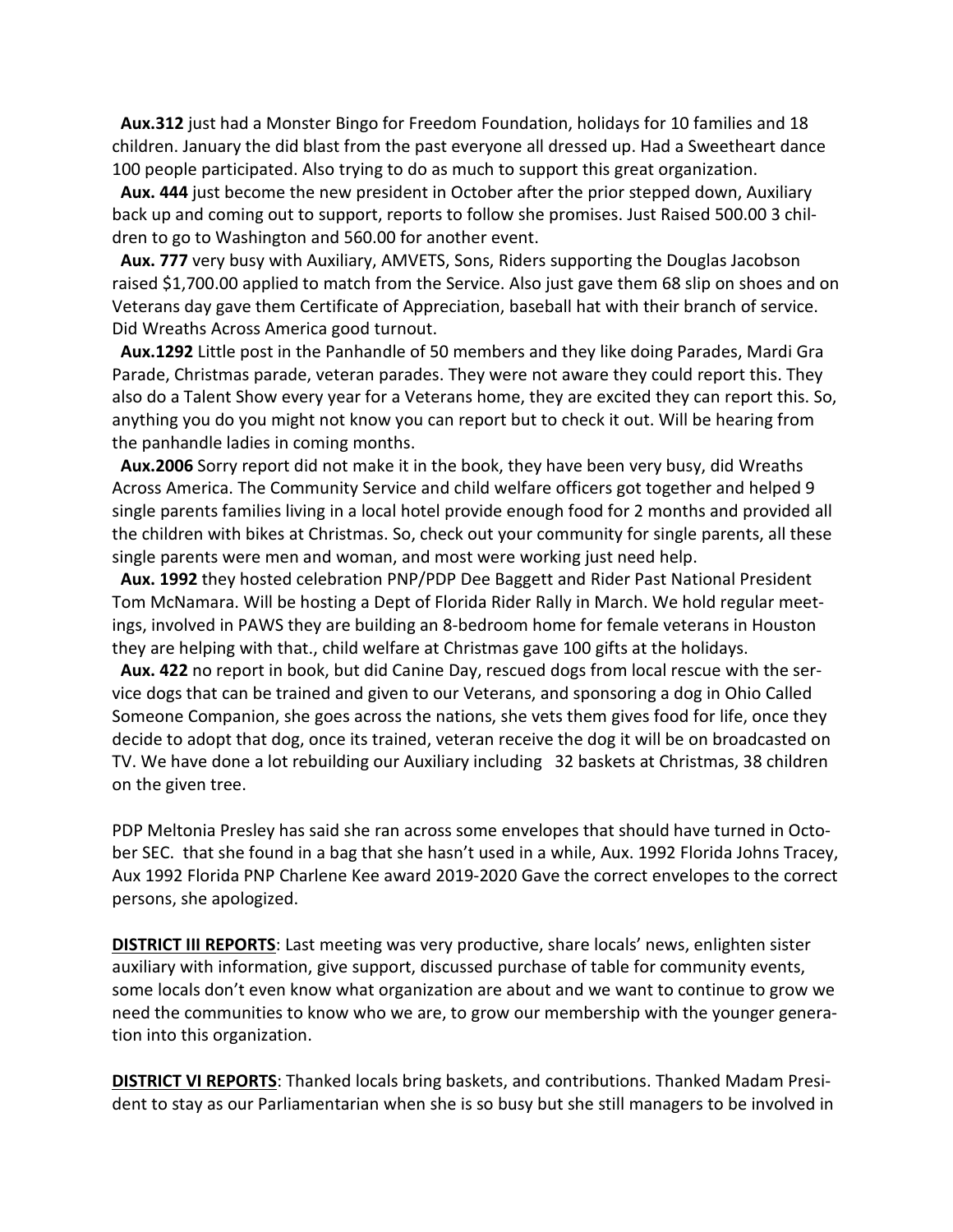District VI, so thank you and at this time and have a \$150.00 check from District VI for your project and \$150.00 from Auxiliary 23.

**Executive Report:** by PDP Donnajeanne Hackler Report is on page 44 please read it as it contains important information. In your packets you will find 3 membership rosters: your current members as of February 5<sup>th</sup>, 2022, your Life members, and members whose membership has expired as of February 13,2022. She did receive some membership since then so some of your members may move from expired to current. She has processed everything that she has received up and through February 16,2022 with only a few exceptions. You will find Revalidation Form and a Dues Remittance Form for your use, remember all forms are on the website: amvetsauxfl.org. Remember deadline dates are important so you don't want to miss any. WE are all working together to help our Veterans, Children and Communities. We need to remember that we are all volunteers and none of us are perfect soo remember that enthusiasm has a way rolling over mistakes. Wishes Madam President a fruitful SEC.

**Recording Secretary** by Robin Trudeau report on page 45 when doing Roll Call speak loud and clearly, the only person that can excuse a President or SEC woman is the Department Madam President. Remember these meetings are for all of us, don't be afraid to speak up at meetings if you have any questions or concerns. State your name and Auxiliary so it can be recording in the minutes correctly. Wishes Madam president successful SEC.

**Grievance Chair Report**, hoping all are having a great time, come to school of instruction, she has nothing to report at this time. Report is on page 52.

**Appeals Chair** Gloria Jasinski nothing to report at this time

**PRO** Carolyn Bain her been working on Madam Presidents scrapbook, would like any pictures if she has visited your local to send to her with your local aux number and name.

**HONORS AND AWARDS** by PNP/PDP Evelyn McElvin reports to not to lose your antenna don't forget to send in for your awards. Come back at 1:00 today for School of Instruction.

**Bushnell Cemetery** no report in book, stop by do the next stage of the monuments. Wishing Madam President a successful SEC looking forward to seeing her in June.

**NEC** by NEC/PDP Sherry Marecek by remind school of instruction this afternoon bring by laws and manuals.

**CREDENTIALS** BY Doe Seals that 99% pre-registration very proud to announce

PNP/PDP Dee Baggett wanted to thank all member and her Local 1992 for all their support while she was National President meant so much to her, and to be remember we are all sisters to help each other out.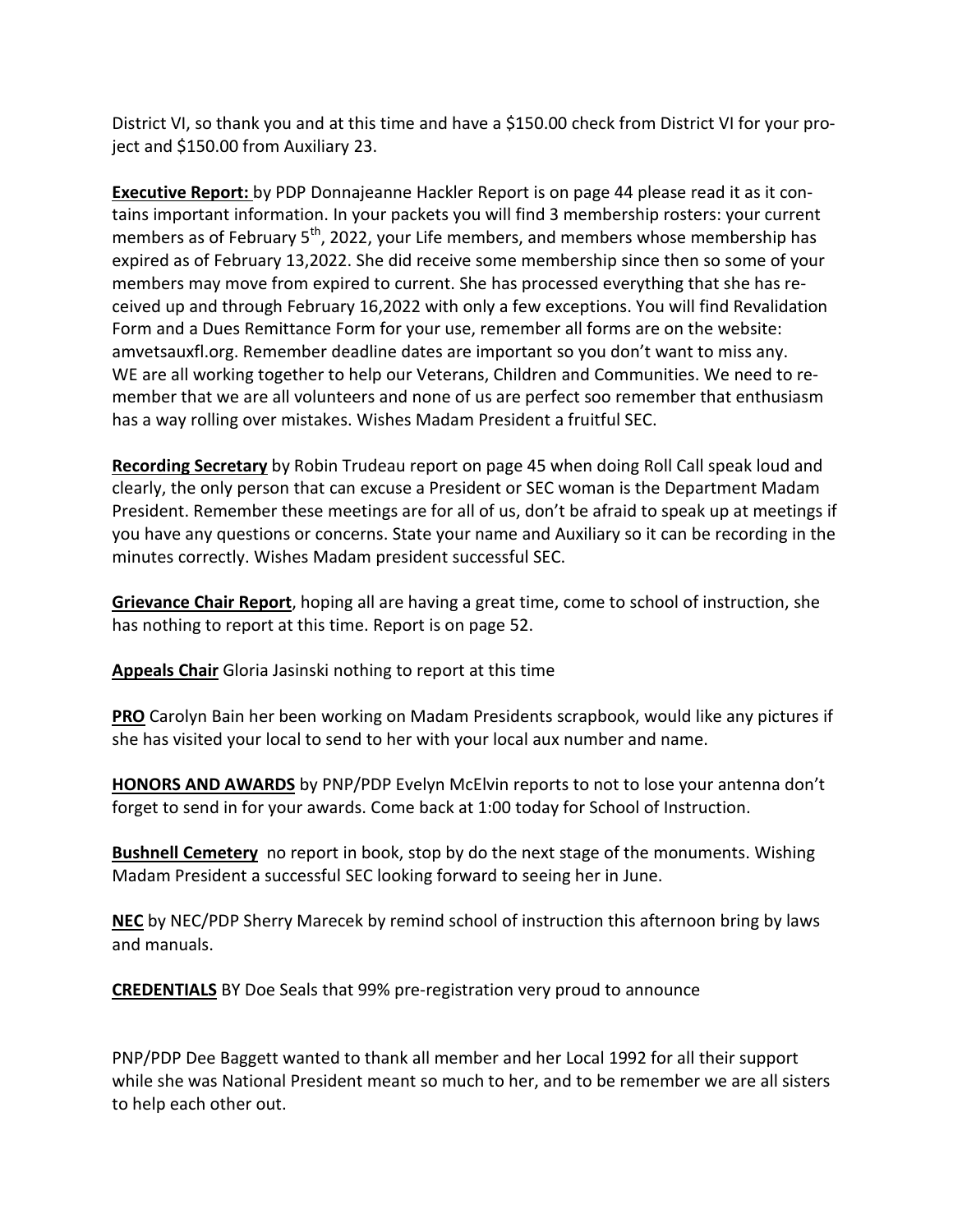If your intentions are to run for a department position, Department Officers training July 8-10 expect you to be there and appointed position also.

**Benediction** by Wendy Luzader Recessed until Sunday

#### **Sunday February 20, 2022 Third Business Session**

Raffle drawing prior to meeting Friday 50/50 90.00 Saturday 50/50 103.00 Sunday 50/50 103.00 Silent Auction 175.00

Call to Order by Madam President Debbie Beck at 8:30 a.m. Invocation by Chaplain Wendy Luzader Pledge of Allegiance by Sgt. At Arms Toni Plemmons Roll Call of Officers by Recording Secretary Robin Trudeau

**Credentials Report** Doe Seals reported there was 137 pre-registration, 9 registration on site and 37 no shows. She turned in \$1,320.00 to The Executive Secretary PDP Donnajeanne Hakler. She also stated it was a really great weekend.

**Gavelier's Report** PDP Sherry Marecek began by thanking Madam President for the use of the Suite to hold their meeting, lunch was great, and they appreciate her. Yesterday they had 11 First Timers. Thanked them for coming & she hoped to see them for many more to come. Thanked everyone for purchasing the Gaveliers raffle tickets. They collected \$475.00 which goes into a fund to assist the Department, such as the screen rental for school of instruction.

**Motion on the floor byNEC/ PDP Sherry Marecek moved to accept PDP Meltonia Presley's individual award. Her award will be presented to the Auxiliary donating the most money to Advent Health Transplant Patient Assistance Program. Entry form required Seconded by PNP/PDP Evelyn McElvin, no discussion, MOTION CARRIED**

**Convention Chair Report** collected total of \$471.00 which is listed above.

**Honors & Awards Report** by PNP/PDP Evelyn McElvin reminded us to apply for awards, forecast was given out, if anyone did not get one to see her. Share the forecast if anyone has any questions to please call her.

**Presidents Council Report** Dawn Stewart reported the Presidents Council met yesterday they had a great attendance with 2 guest attending as well. The local presidents shared what fundraisers they have been doing and how their posts have been holding joint fundraisers that ben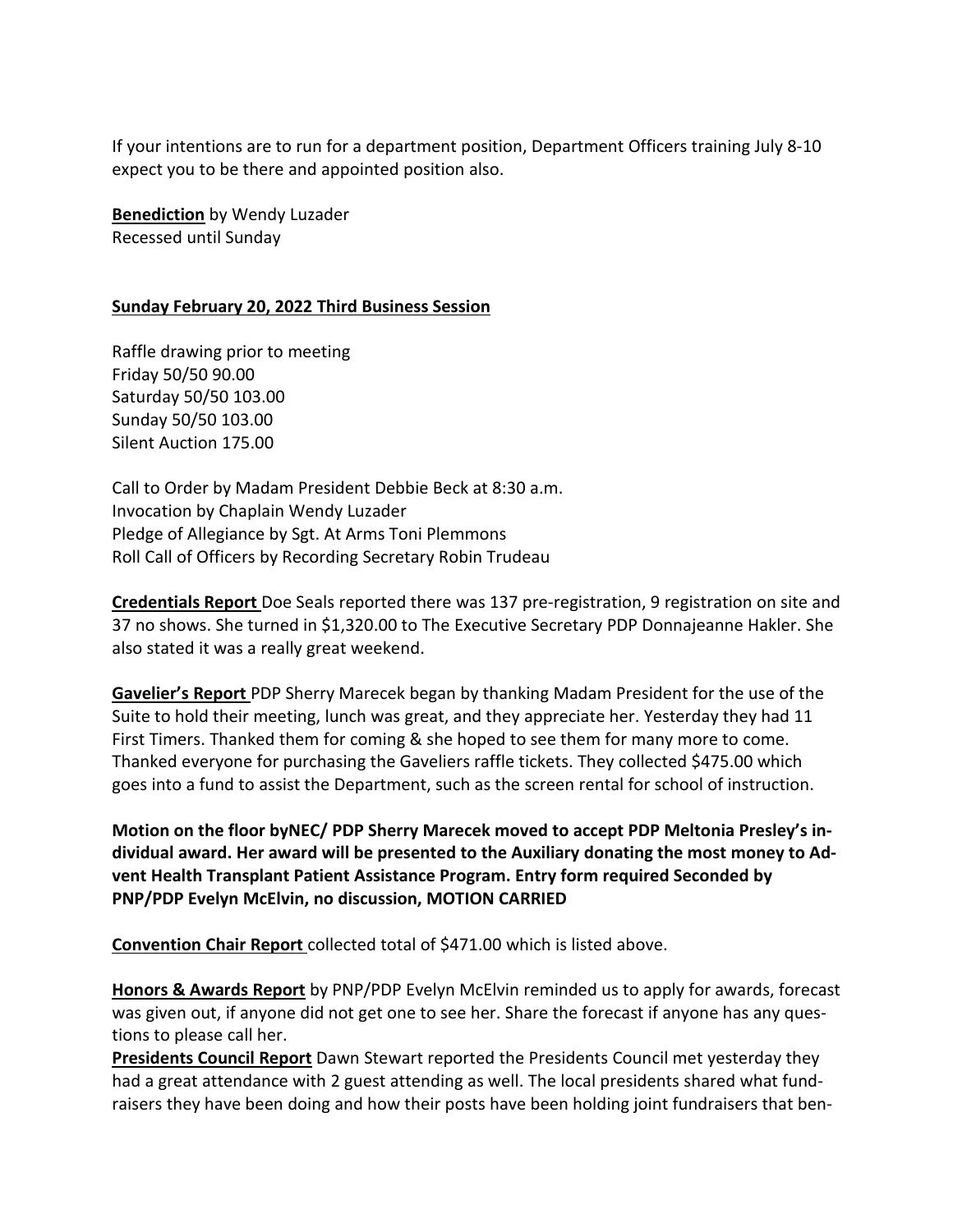efits the Amvets, Sons & Auxiliary. If any local Presidents have any questions or concerns, please call, text or email her. Thanked Madam President for a great February SEC.

**SEC Council** Ardith Keiser reported yesterday at SEC Council meeting they welcomed several new SEC representatives as they introduced themselves. In all, there were 22 members in attendance. They gave a short description of the successful things they expect Auxiliaries are doing and then used the  $Q$  & As time to do a deeper description of the activities so that the others can go back to their Auxiliary and perhaps incorporate into their plans for fundraising. Also important of open communication and or just joint meeting with the Amvets, Sons, Riders and Auxiliary to see when they can help their post and Auxiliary be the best they can be. She was grateful for the opportunity to serve all officers.

**Sgt At Arms** Toni Plemmons thanked Madam President for allowing her to hold this position, it is an honor to work with all these ladies. Also wanted to thank Donna Chapparo, Kathy Trunk, Claudia Thompson, Peg Morgan and Donna Beatty. Collected \$41.00

**Quartermaster** Toni Fox reported lots of sales this weekend with all the new items, Friday sales \$1,598, Saturday Sales \$1,149 total all weekend was \$3,539. Thanked Carolyn Bain Aux. #81 and Kim Clarke Aux.# 81 for all their help this weekend and to Carolyn for helping with inventory.

**Ways and Means** Ginger Downs thanked the auxiliaries who donated the baskets, thanked Sandra and Heather for helping with selling them, total collected was \$539.00

**Unfinished Business**, Training Chair PNP/PDP Charlene Kee advised if you are running for a Department officer there is a training July 8-10 Holiday Inn Express in Wildwood Florida. Elected/appointed officers are expected to attend.

Madam President thanked all the trainers for doing a great job yesterday at school of instruction

### **New Business**

Debbie Beck intends to run for Department President Patty Piening for 1<sup>st</sup> Vice President Holly Burbach for 2<sup>nd</sup> Vice President Chrissy Albright for 3<sup>rd</sup> Vice President Dawn Stewart for Americanism Liz Marquis Scholarship Officers Wendy Luzader Chaplain

If anyone on the floor would like to run for office, you may make your attentions known if you like.